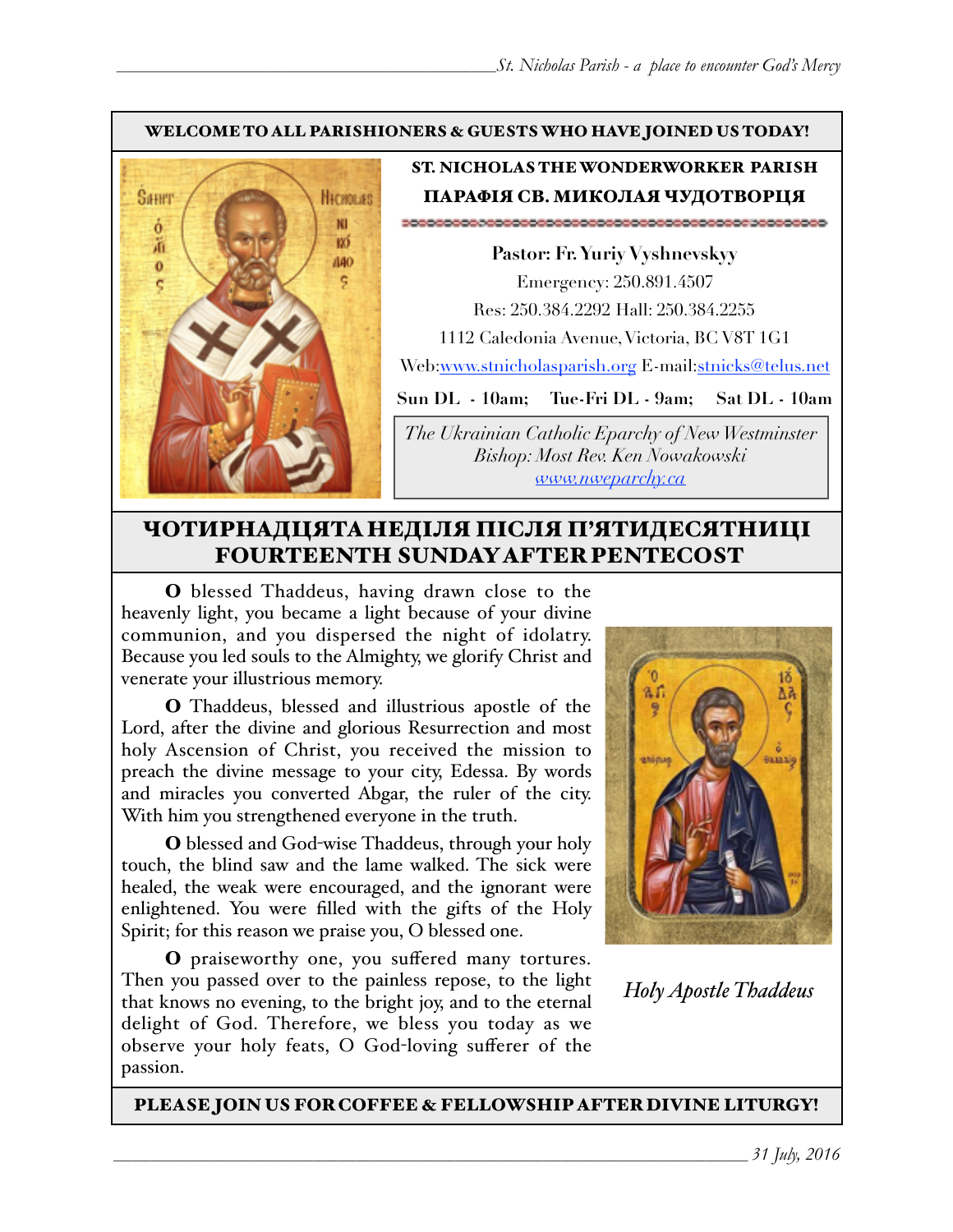| <b>SUNDAY HYMNS</b>                                                                                                                                                                                                                                                                                                                                                                                                                                                                                                                                                                                                                                                                           |                 |                                           |                                    |                |                |  |
|-----------------------------------------------------------------------------------------------------------------------------------------------------------------------------------------------------------------------------------------------------------------------------------------------------------------------------------------------------------------------------------------------------------------------------------------------------------------------------------------------------------------------------------------------------------------------------------------------------------------------------------------------------------------------------------------------|-----------------|-------------------------------------------|------------------------------------|----------------|----------------|--|
| <b>OPENING HYMN</b>                                                                                                                                                                                                                                                                                                                                                                                                                                                                                                                                                                                                                                                                           |                 | Увійди Єрею / Come My Friends pg. 238-239 |                                    |                |                |  |
| <b>COMMUNION HYMN</b>                                                                                                                                                                                                                                                                                                                                                                                                                                                                                                                                                                                                                                                                         |                 | Вірую, Господи / I Do Believe pg. 246-247 |                                    |                |                |  |
| <b>CLOSING HYMN</b>                                                                                                                                                                                                                                                                                                                                                                                                                                                                                                                                                                                                                                                                           |                 | Боже Великий Єдиний рg. 264-265           |                                    |                |                |  |
| Please join us today in singing our Sunday hymns!                                                                                                                                                                                                                                                                                                                                                                                                                                                                                                                                                                                                                                             |                 |                                           |                                    |                |                |  |
| <b>SUNDAY &amp; DAILY SCHEDULE</b>                                                                                                                                                                                                                                                                                                                                                                                                                                                                                                                                                                                                                                                            |                 |                                           |                                    |                |                |  |
| <b>SUNDAY, August 21</b><br>Divine Liturgy - for the Parishioners of St Nicholas Parish                                                                                                                                                                                                                                                                                                                                                                                                                                                                                                                                                                                                       |                 |                                           |                                    |                | 10:00 AM       |  |
| <b>MONDAY, August 22</b>                                                                                                                                                                                                                                                                                                                                                                                                                                                                                                                                                                                                                                                                      |                 |                                           | <b>NO SERVICES</b>                 |                | *********      |  |
| TUESDAY, August 23                                                                                                                                                                                                                                                                                                                                                                                                                                                                                                                                                                                                                                                                            |                 | <b>NO SERVICES</b>                        |                                    |                | *********      |  |
| <b>WEDNESDAY, August 24</b>                                                                                                                                                                                                                                                                                                                                                                                                                                                                                                                                                                                                                                                                   |                 | Divine Liturgy of St John Chrysostom      |                                    |                | 9:00 AM        |  |
| THURSDAY, August 25                                                                                                                                                                                                                                                                                                                                                                                                                                                                                                                                                                                                                                                                           |                 | Divine Liturgy of St John Chrysostom      |                                    |                | 9:00 AM        |  |
| FRIDAY, August 26                                                                                                                                                                                                                                                                                                                                                                                                                                                                                                                                                                                                                                                                             |                 | Divine Liturgy of St John Chrysostom      |                                    |                | 9:00 AM        |  |
| <b>SATURDAY, August 27</b>                                                                                                                                                                                                                                                                                                                                                                                                                                                                                                                                                                                                                                                                    |                 | Divine Liturgy of St John Chrysostom      |                                    |                | 10:00 AM       |  |
| <b>SUNDAY, August 28</b><br>Divine Liturgy - for the Parishioners of St Nicholas Parish                                                                                                                                                                                                                                                                                                                                                                                                                                                                                                                                                                                                       |                 |                                           |                                    | 10:00 AM       |                |  |
| Please Note: to request a Divine Liturgy for a special intention, please see Fr. Yuriy to arrange for it!                                                                                                                                                                                                                                                                                                                                                                                                                                                                                                                                                                                     |                 |                                           |                                    |                |                |  |
| <b>SUNDAY EPISTLE READERS</b>                                                                                                                                                                                                                                                                                                                                                                                                                                                                                                                                                                                                                                                                 |                 |                                           |                                    |                |                |  |
| <b>DATE</b>                                                                                                                                                                                                                                                                                                                                                                                                                                                                                                                                                                                                                                                                                   | <b>READING</b>  | <b>UKRAINIAN</b>                          |                                    | <b>ENGLISH</b> |                |  |
| SUNDAY, August 21                                                                                                                                                                                                                                                                                                                                                                                                                                                                                                                                                                                                                                                                             | 2 Cor. 1:21-2:4 | Yuliya Pelekhata                          |                                    | Carol Chapman  |                |  |
| <b>SUNDAY, August 28</b>                                                                                                                                                                                                                                                                                                                                                                                                                                                                                                                                                                                                                                                                      | 2 Cor. 4:6-15   | Glikeria Iwanuck                          |                                    | Peter Iwanuck  |                |  |
| SUNDAY, September 4                                                                                                                                                                                                                                                                                                                                                                                                                                                                                                                                                                                                                                                                           | 2 Cor. 6:1-10   | Andrij Pelekhatyi                         |                                    | Caroline Smudy |                |  |
| SUNDAY, September 11                                                                                                                                                                                                                                                                                                                                                                                                                                                                                                                                                                                                                                                                          | Gal. 6:11-18    | Natalia Bryndak                           |                                    |                | Rita Vanderven |  |
| Thank you, Epistle readers, for your service in proclaiming God's Word!                                                                                                                                                                                                                                                                                                                                                                                                                                                                                                                                                                                                                       |                 |                                           |                                    |                |                |  |
| PARISH COUNCIL EXECUTIVE                                                                                                                                                                                                                                                                                                                                                                                                                                                                                                                                                                                                                                                                      |                 |                                           | PASTORAL MINISTRY & HOLY MYSTERIES |                |                |  |
| $\ldots \ldots \ldots 1/2$ hour before Liturgy<br>VICE-CHAIRPERSONDarlene DeMerchant - 250.727.3837<br>SECRETARYCindy Lazaruk - 778.677.9072<br>BAPTISMSby appointment<br>TREASURERWilliam Vanderven - 250.478.1458<br>FINANCIAL SECRETARYDavid Newberry - 250.598.8197<br>MARRIAGESby appointment<br>FUNDRAISING/HALL RENTALRobert Herchak - 250.386.7872<br>FUNERALSby appointment<br>MAINTENANCEMurray Chapman - 250.658.4769<br>LITURGICAL COMMITTEEMotria Koropecky - 250.658.3051<br>MEMBER AT LARGECaroline Smudy - 778.440.9419<br>VIBRANT PARISHDarlene DeMerchant - 250.727.3837<br>Bequests & Wills: Leaving a bequeath is a process of giving a donation through your will. It is |                 |                                           |                                    |                |                |  |
| simply a distribution from your estate to a charitable organization through your last will and testament. It<br>can be as small or as large a donation as you wish. It is important that you talk to your lawyer about the                                                                                                                                                                                                                                                                                                                                                                                                                                                                    |                 |                                           |                                    |                |                |  |

process. In your kindness please remember St Nicholas the Wonderworker Ukrainian Catholic Church in your bequeath and will. If anyone wishes to make such a bequeath in their will, the following clause may be included or added to a will: "I give, devise, and bequeath to St Nicholas the Wonderworker Ukrainian Catholic Parish - 1112 Caledonia Avenue, Victoria BC, V8T 1G1, the sum of \$ \_\_\_\_\_ (or \_\_\_\_% of my estate), to be used for the benefit of the parish and it's pastoral activities."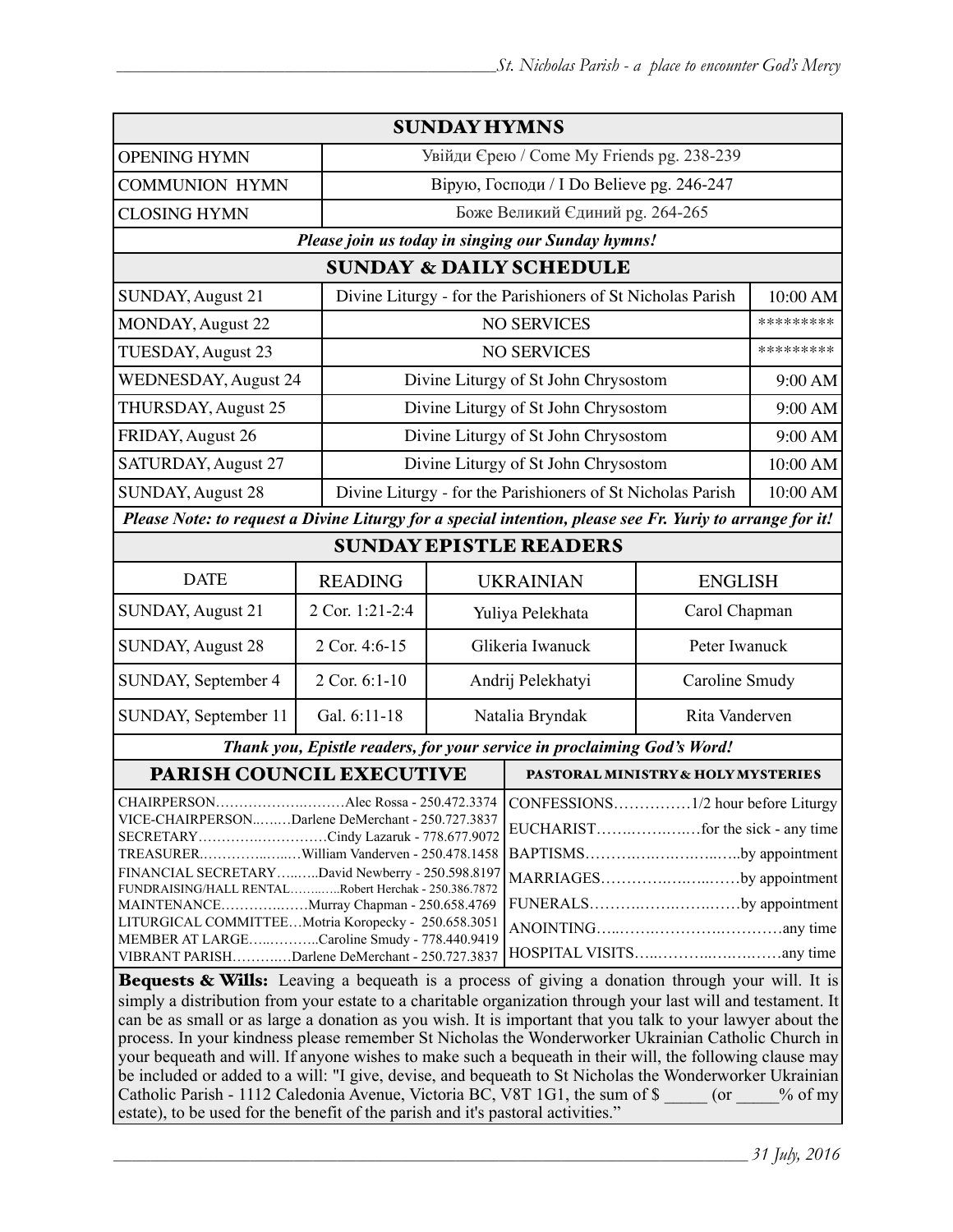## **Vibrant Parish Prayer**

**O** God, Creator of Heaven and Earth! Because of your indescribable love for us, you sent your Only-Begotten Son, Our Lord and Saviour, Jesus Christ - The Way, The Truth, and The Life and our Salvation. In His name, we turn to You. Strengthen our hearts and minds in Christian love and in unity of purpose as we strive to build a Vibrant Parish. Give us the grace to model our lives according to the Word of God. Instill in us the desire to pray and to celebrate the Holy Mysteries as one Christian Family in our Parish Community. Inspire us to follow Your great command to be a servant to the less fortunate among us! Grant this, O Lord, through the mercies and love for mankind of Your Only-Begotten Son with whom You are blessed, together with Your All-Holy, Good and Life-Giving Spirit, now and forever and ever. Amen!



# **The Vibrant Parish**

**A Place To Encounter The Living Christ** Through the word, the Holy Mysteries & Prayer, Serving One's Neighbor, Leadership Fostering & Serving Unity and Missionary Spirit (His Beatitude Sviatoslav)



## **Молитва Живої Парафії**

**Г**осподи Ісусе Христе, Пастирю Добрий, як колись Ти пригорнув заблуканих овечок, щоб вони пізнали Твій голос і були Твоїм стадом, так і сьогодні глянь ласкаво з небесних висот на нашу парафію та зішли на неї Твого Святого Духа, щоб вона була місцем пізнання радості Доброї Новини. Скріплюй нас Твоєю присутністю та єднай нас кожночасно в молитві. Даруй нам духа служіння ближньому, щоб у нашій парафії кожний міг зустріти Тебе, милостивого Бога. Благослови наш духовний провід Твоєю мудрістю і дай, щоб ніхто з нас не шкодував ні часу, ні талантів, ні матеріальних дібр для розбудови Твого царства. Єднай нас у мирі та злагоді, щоб ми були Твоєю спільнотою любові. Всели в нас місійного духа, щоб ми стали тим світилом євангельського слова, молитви і добрих діл, що кличе кожного до участі в Божественному житті, щоб славилося, Спасе, Твоє Ім'я з безначальним Твоїм Отцем та пресвятим, благим і животворящим Твоїм Духом нині, і повсякчас, і на віки віків. Амінь.

# DIVINE LITURGY PROPERS

*The Divine Liturgy - An Anthology for Worship: Liturgy - pg. 388-461; propers - pg. 345, 883* 

**Troparion, Tone 5:** Let us the faithful acclaim and worship the Word,\* co-eternal with the Father and the Spirit,\* and born of the Virgin for our salvation.\* For He willed to be lifted up on the cross in the flesh, to suffer death\* and to raise the dead by His glorious resurrection.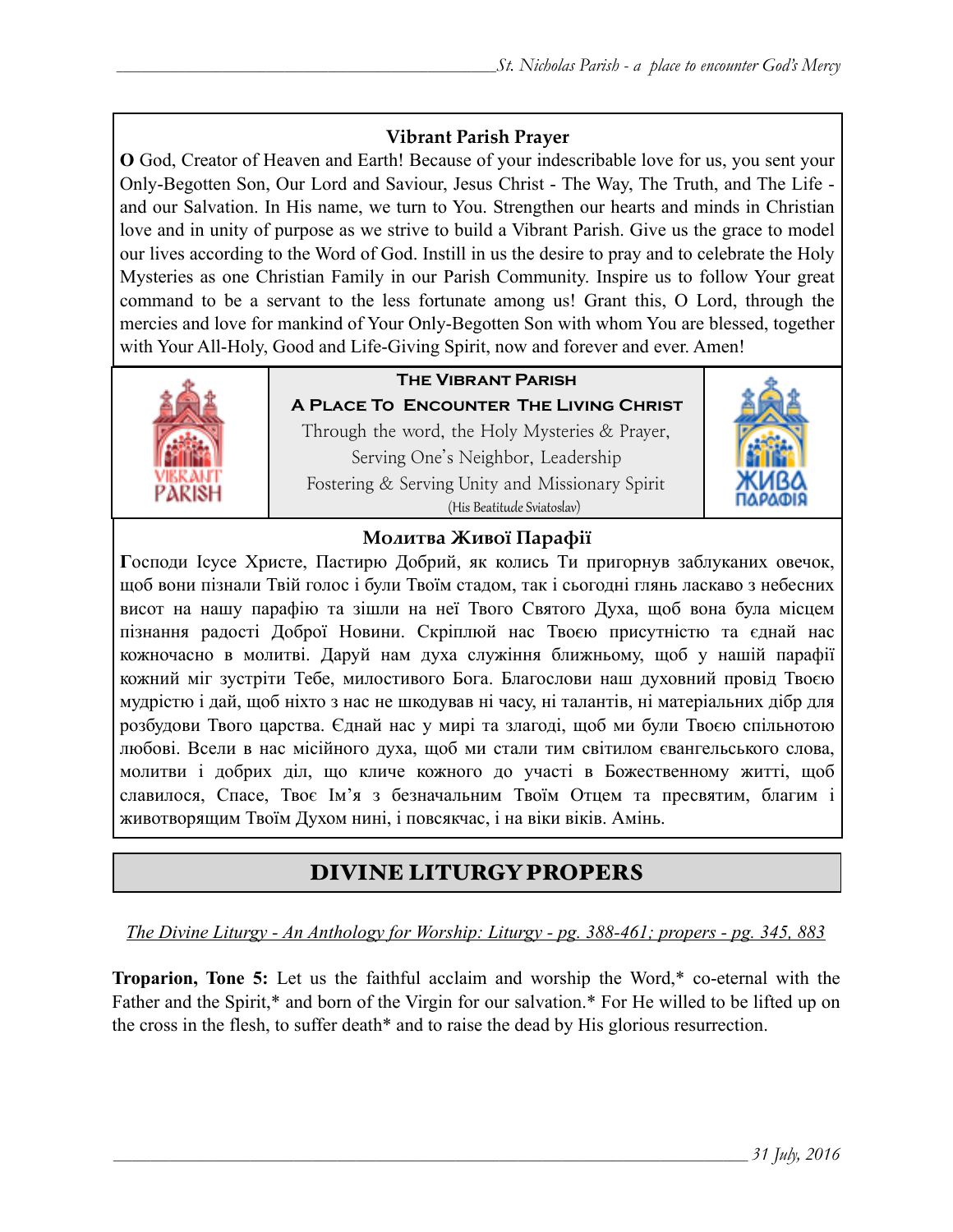**Troparion, Tone 1:** In giving birth you retained your virginity,\* in falling asleep you did not abandon the world, O Mother of God.\* You passed into life, for you are the Mother of Life,\* and by your prayers\* you deliver our souls from death.

**Glory: Kontakion, Tone 5:** You, my Saviour, descended to Hades,\* and as the Almighty, You shattered its gates.\* With Yourself You, as the Creator, raised the dead and shattered the sting of death,\* and delivered Adam from the curse, O Lover of Mankind.\* And so we cry out: "Save us, O Lord."

**Now: Kontakion, Tone 2:** The tomb and death could not hold the Mother of God,\* unceasing in her intercession and unfailing hope of patronage,\* for, as the Mother of Life, she was transferred to life\* by Him Who had dwelt in her ever-virgin womb.

**Prokeimenon, Tone 5:** You, O Lord, will guard us and will keep us<sup>\*</sup> from this generation and for ever. *Verse:* Save me, O Lord, for there is no longer left a just man.

**Epistle - 2 Cor. 1:21-2:4 - A Reading from the 1st Letter of Saint Apostle Paul to Corinthians:** Brothers and Sisters, it is God who establishes us with you in Christ and has anointed us, by putting his seal on us and giving us his Spirit in our hearts as a first instalment. But I call on God as witness against me: it was to spare you that I did not come again to Corinth. I do not mean to imply that we lord it over your faith; rather, we are workers with you for your joy, because you stand firm in the faith. So I made up my mind not to make you another painful visit. For if I cause you pain, who is there to make me glad but the one whom I have pained? And I wrote as I did, so that when I came, I might not suffer pain from those who should have made me rejoice; for I am confident about all of you, that my joy would be the joy of all of you. For I wrote to you out of much distress and anguish of heart and with many tears, not to cause you pain, but to let you know the abundant love that I have for you.

**Апостол - 2 Кор. 1:21-2:4 - До Коринтян 1-e Послання Святого Апостола Павла Читання:** Браття і сестри, той же, хто утверджує нас з вами у Христі і хто помазав нас, то Бог, який поклав на нас свою печать і дав у наші серця завдаток Духа. Я ж призиваю Бога на мою душу, що я, щадячи вас, не прийшов більш у Коринт. Не наче б ми панували над вашою вірою, але ми хочемо співпрацювати вам на радість; бо ви щодо віри стоїте твердо. Я постановив не приходити до вас знов у смутку; бо коли я вам завдаю смутку, хто мене розважить, як не той, що зазнав від мене смутку? Написав я, отже, щоб, коли прийду, не мати смутку від тих, від кого мені належалася б радість; бо я відносно вас певний, що моя радість — радість усіх вас. З великого бо горя та туги серця писав я вам, і крізь ревні сльози, не щоб ви сумували, але щоб знали мою любов до вас надмірну.

**Alleluia, Tone 5:** *Verse:* Your mercies, O Lord, I will sing for ever; from generation to generation I will announce Your truth with my mouth. *Verse:* For You have said: Mercy shall be built up for ever; in the heavens Your truth shall be prepared.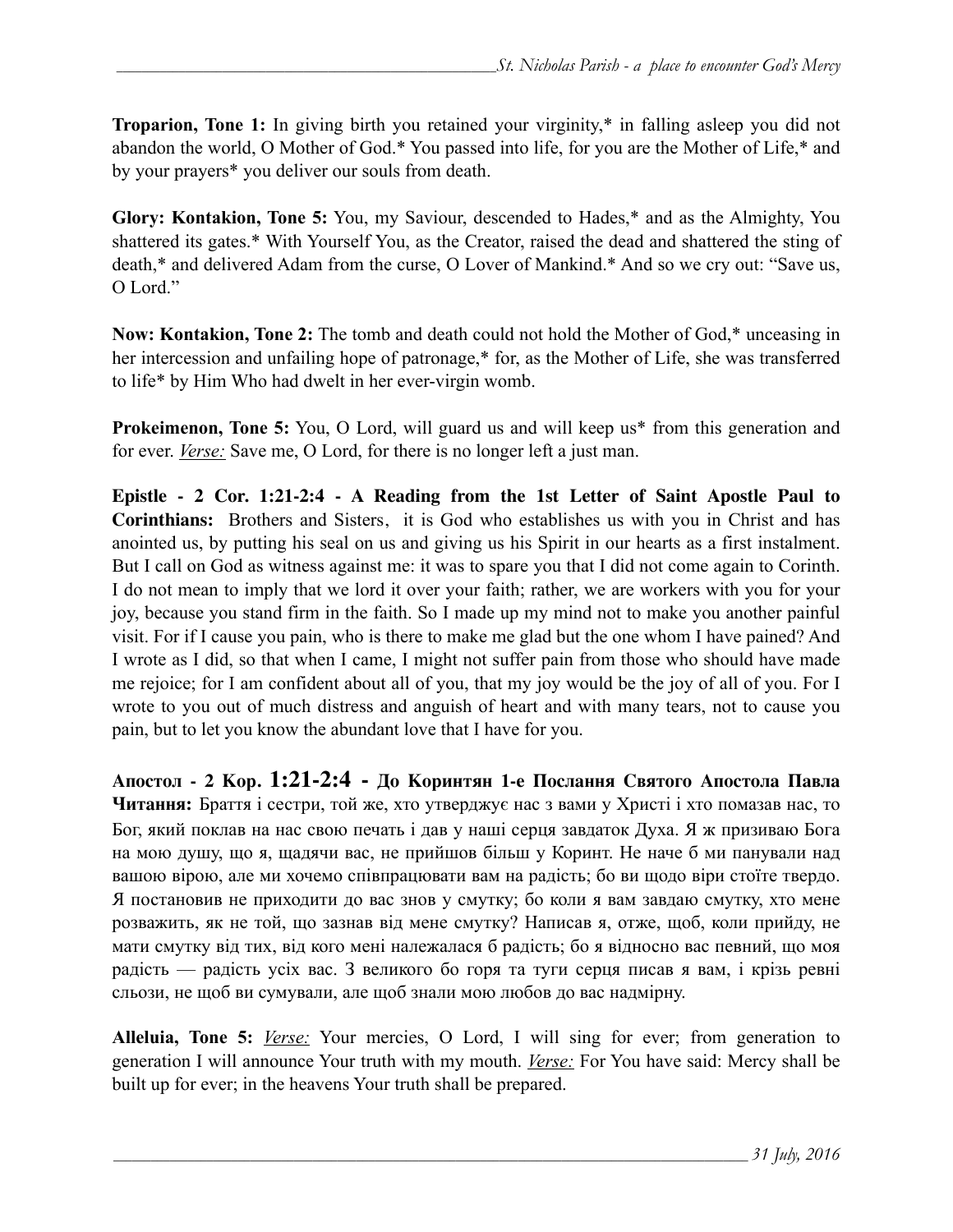**Gospel - Matthew 22:1-14 -** The Lord spoke this parable: 'The kingdom of heaven may be compared to a king who gave a wedding banquet for his son. He sent his slaves to call those who had been invited to the wedding banquet, but they would not come. Again he sent other slaves, saying, "Tell those who have been invited: Look, I have prepared my dinner, my oxen and my fat calves have been slaughtered, and everything is ready; come to the wedding banquet." But they made light of it and went away, one to his farm, another to his business, while the rest seized his slaves, maltreated them, and killed them. The king was enraged. He sent his troops, destroyed those murderers, and burned their city. Then he said to his slaves, "The wedding is ready, but those invited were not worthy. Go therefore into the main streets, and invite everyone you find to the wedding banquet." Those slaves went out into the streets and gathered all whom they found, both good and bad; so the wedding hall was filled with guests. 'But when the king came in to see the guests, he noticed a man there who was not wearing a wedding robe, and he said to him, "Friend, how did you get in here without a wedding robe?" And he was speechless. Then the king said to the attendants, "Bind him hand and foot, and throw him into the outer darkness, where there will be weeping and gnashing of teeth." For many are called, but few are chosen.'

**Євангеліє - Матея 22:1-14 -** Сказав Господь притчу оцю: "Царство Небесне схоже на царя, що справив своєму синові весілля. Він послав своїх слуг кликати запрошених на весілля, але вони не хотіли прийти. Тоді він знову послав інших слуг, кажучи: Скажіть запрошеним: Ось я зготував обід мій, зарізано волів та годовану худобу, все готове, ідіть на весілля. Та вони ним знехтували і пішли геть, хто на власне поле, хто до свого крамарства; інші ж, схопивши слуг, знущалися з них і вбили. Розгнівався цар і вислав військо, яке вигубило тих убивців, і їхнє місто спалило. Тоді він мовив своїм слугам: Обід готовий, але запрошені були негідні. Підіть, отже, на роздоріжжя і, кого лише здибаєте, кличте на весілля. Вийшли ці слуги на дороги і зібрали всіх, кого тільки спіткали, і злих і добрих, так що весільна світлиця була повна гостей. Якже ввійшов цар, щоб подивитися на гостей, побачив там чоловіка, що не був убраний у весільну одіж, і сказав до нього: Як ти ввійшов сюди, друже, не маючи весільної одежі? Той мовчав. Тоді цар промовив до слуг: Зв'яжіть йому ноги й руки і киньте геть у темряву кромішню. Там буде плач і скрегіт зубів. Багато бо покликаних, але мало вибраних."

*Instead of* **"It is truly..."** *we sing:* Seeing the pure one's falling asleep, angels marvelled in wonder how the Virgin could ascend from earth to heaven.

**Irmos:** O pure Virgin, in you are conquered the bounds of nature,\* for childbirth remains virginal and death is betrothed to life.\* Virgin after childbearing and alive and death, O Mother of God,\* never cease to save your inheritance.

**Communion Hymn:** Praise the Lord from the heavens;\* praise Him in the highest.\* Alleluia, alleluia,\* alleluia.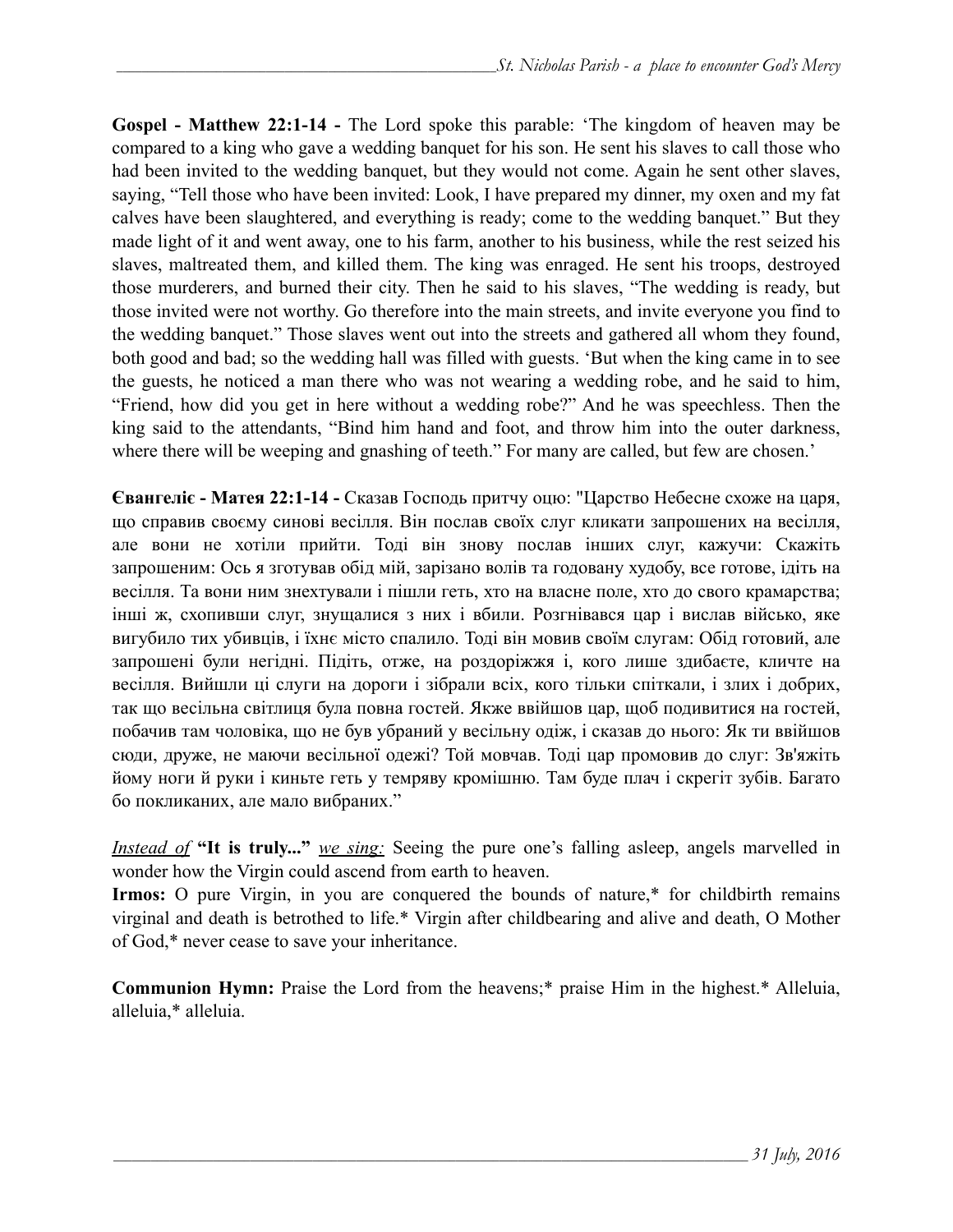# ANNOUNCEMENTS

- ✦**TODAY BLESSING OF THE FLOWERS:** As we celebrate the Post-Feast of the Dormition of the Mother of God right after Divine Liturgy we will be blessing flowers.
- ✦**HAPPY BIRTHDAY** to MOTRIA KOROPECKY, SELINA HUCULAK, GRAYSON HUCULAK and all those who celebrated their birthdays this past week. May the Lord Our God continue to bless you abundantly and the Holy Mother of God protects you at all times. Многая Літа!
- ✦**UKRAINE INDEPENDENCE DAY CELEBRATION:** Please join us at 5 pm on Saturday, August 27 at the Ukrainian Cultural Centre to celebrate the 25th anniversary of Ukraine's independence. There will be a short concert program presented by the Ukrainian choir under the direction of Natalia Kovalik. Stan Osobik will give a brief talk on the history of Ukraine leading up to its independence and the current war in Eastern Ukraine. The program will conclude with a closing prayer and hymn for Ukraine. The program will last about one hour, and all are invited to stay for a potluck dinner after. Please bring a food item for the dinner. Admission is by donation.
- ✦ **HYMN BOOKS SING TO OUR GOD:** books have been purchased and we would be most appreciative for any donations to offset the costs of the books (\$300.00). This is the book we use every Sunday for Liturgy's opening, communion and closing hymns. A very comprehensive resource for all members of the Ukrainian Catholic Church! This hymnal includes music notation and Ukrainian lyrics for every hymn, plus transliteration of all Ukrainian texts. Additionally English lyrics are provided for the vast majority of hymns. Included are hymns for all major feasts within the liturgical year, as well as the following sections: Great Lent, Resurrectional Hymns, Hymns for the Divine Liturgy, General Church Hymns, Hymns to our Lord Jesus Christ, Hymns to the Mother of God, Hymns for Children, plus over 80 pages of Christmas Carols. The hymnal is hardcover and very attractive in appearance.
- ✦**THE DIVINE LITURGY AN ANTHOLOGY FOR WORSHIP:** books have been purchased and we would be most appreciative for any donations to offset the costs of the books (\$400.00). This is a one-volume source for singing the Divine Liturgy in English with sections in Ukrainian. This book contains Sundays, Festal and Weekday Musical Settings for the Divine Liturgy of St. John Chrysostom, Music for the Liturgy of Saint Basil the Great, the Hours in English, Propers for the Liturgical Year, Tables for Scriptural Readings, Hymns and Carols, Blessings and Other Brief Rites. May the use of the Anthology bring abundant blessings to all of us, and with one voice and one heart sing the praises of the Father, Son and Holy Spirit, now and forever. Amen.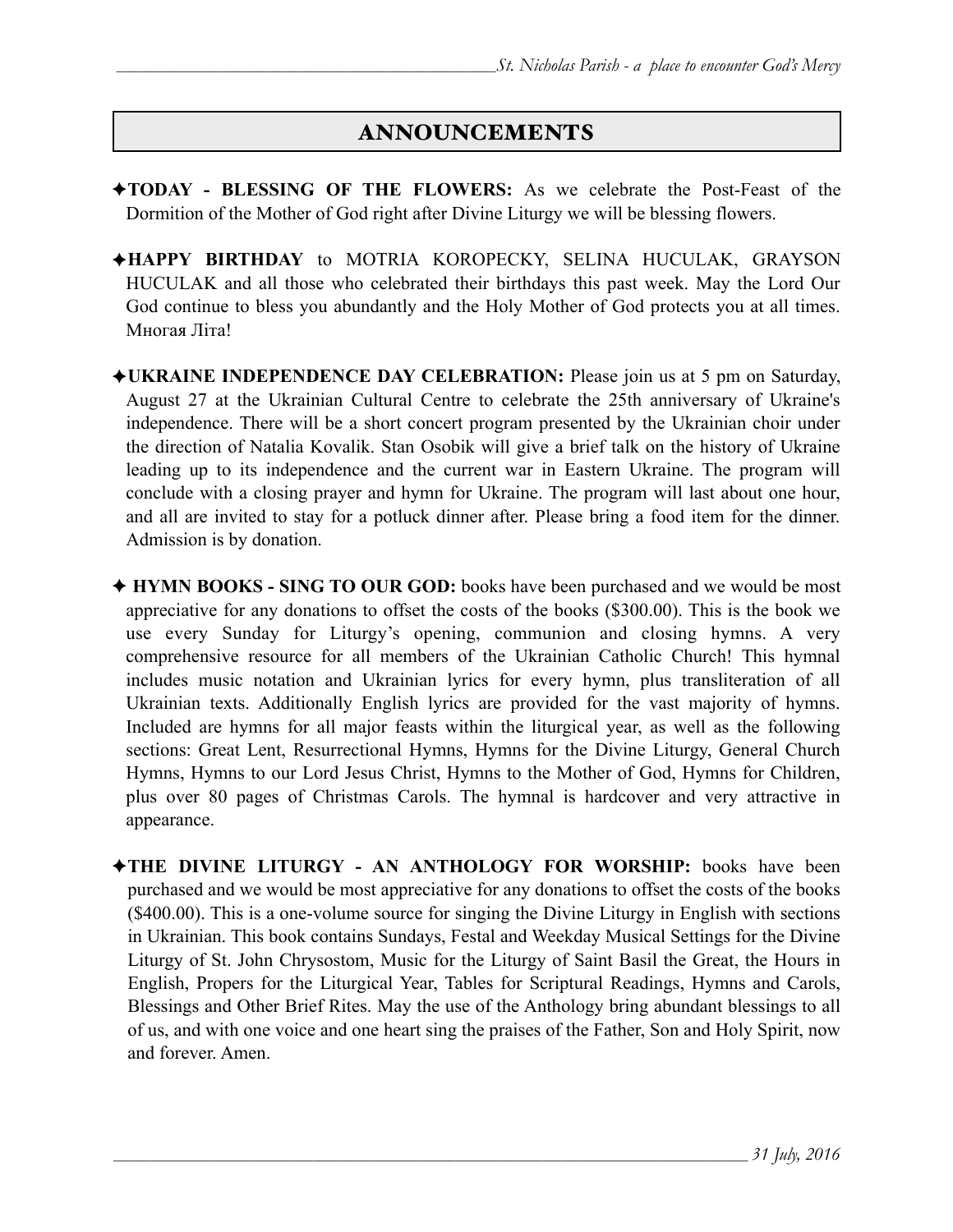- ✦**WE NEED YOUR HELP:** Dear Parishioners. You probably noticed that we trimmed all the chestnut tress on the church property and we removed one tree for a cost of \$1,500. We want to let you know that we received a donation in the amount of \$1,000 towards this expense and we would welcome any donations to cover the rest of this cost. We also received another generous donations in the amount of \$1,000 to cover the cost of the repair of our industrial fridge in the kitchen. May God bless our donors abundantly for their generous donations to support our parish.
- ✦**JOIN OUR CHOIR:** Do you enjoy singing? Please consider joining our St Nicholas Parish Choir and remember that we ALWAYS looking for new members! Contact Motria Koropecky for details at 250.658.3051
- ✦**VIBRANT PARISH PRAYER:** Please help yourself to a copy of the Vibrant Parish Prayer card located in each pew. You are most welcome to take one home with you. This prayer is recited at the end of each Liturgy. "It is in our parish the faithful most frequently encounter Christ through Christian instruction, community prayer and service to ones neighbour. In promoting and enlivening our parish life, we also enliven the entire Church."
- ✦**CATECHISM ANNOUNCEMENT:** "*And they were bringing to Him also the infants, in order that He may be touching them; but after the disciples saw it, they rebuked them. But Jesus called them to Himself and said, Let alone the little children to come to Me, and cease hindering them; for of such is the kingdom of God*." We are happy to welcome all children to our St. Nicholas The Wonderworker catechism program. Weekly classes are scheduled Sunday morning during Divine Liturgy. We want your children to learn more about their Catholic faith, sacred scripture, feast days, and religious practices and customs of the Ukrainian Catholic church. If you have any questions, please do not hesitate to contact Marian Chalifoux at 250.507.1005
- ✦**PRAYER REQUEST:** Please keep in your prayers NADIYA KRAWCHENKO and other members of our parish, our family and friends who are ailing, are in hospitals, nursing homes and those who are not able to join actively in their community.
- ✦**THRIFTY'S PRE-PAID FOOD CARDS** We all have to buy groceries. Why not have 6% of it returned back to the church at no extra charge! Cards are available in \$100, \$200, and \$500 denominations. Talk to Alec after today's liturgy to pre- order your cards. We need to sell A LOT of them! We encourage you to consider purchasing them for yourselves as gifts too.
- ✦**TRAVELING ICON:** Anyone interested in gracing their home with Christ The Teacher Icon can call Darlene DeMerchant at 250.727.3837
- ✦**RENOVATIONS TO THE RECTORY:** In our today's world, everything is costing more and more money. We as a Parish community really need your help. We need your financial help toward the costs of the renovations to the rectory. Renovation Fund is \$30,000 but we are still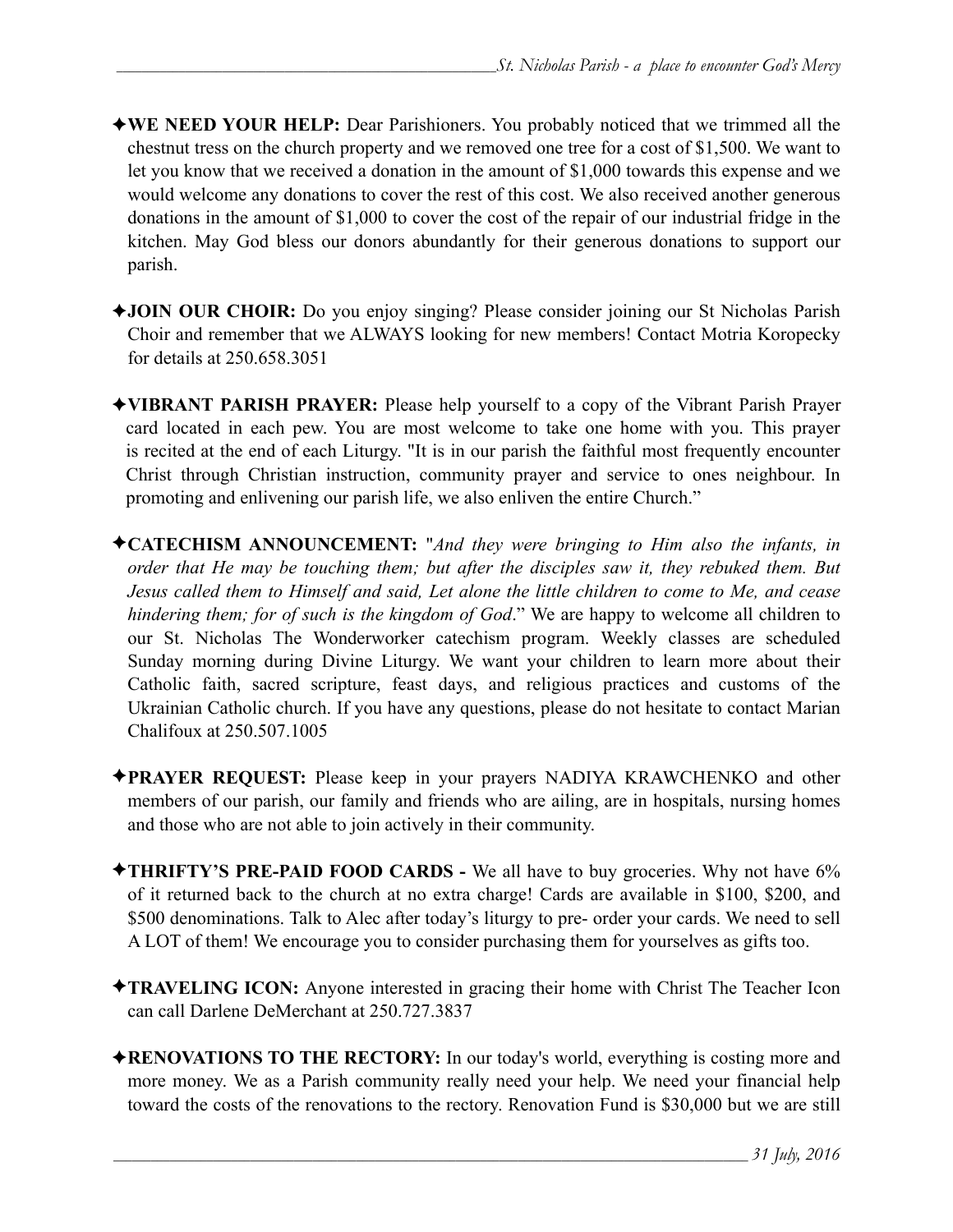short over \$15,000 of our goal. We need to rebuild the front porch and steps and the rear stairs as well as do seismic upgrade to the basement which will cost us approximately \$25,000. Please consider donating generously to this work. We thank you and pray for you!

- ✦**SUNDAY COFFEE VOLUNTEERS** act as hosts and serve light refreshments following the Sunday morning Divine Liturgy, providing an opportunity for the faithful to socialize with friends and visitors following their shared worship experience. We thank all of our parishioners who kind volunteer to serve refreshments. Whether you are new to the Parish, or are a longtime members, please join us for coffee.
- ✦**BE A STEWARD:** Have you ever wondered what more can you do to help our parish? Here are some suggestions: **Steward** of property security; **Steward** of grounds cleaning; **Steward** of cleaning church; **Steward** of church linen; **Steward** of outreach; **Steward** of caring; **Steward** of prayer; **Steward** of service. Quite often, our homebound or senior members, once active in their younger years, want to find purpose in their senior years. It's not only about doing but about "BEING" present to others. Contact Fr. Yuriy **OR** Darlene DeMerchant for more information. You will be amazed how "BEING" can make a difference.